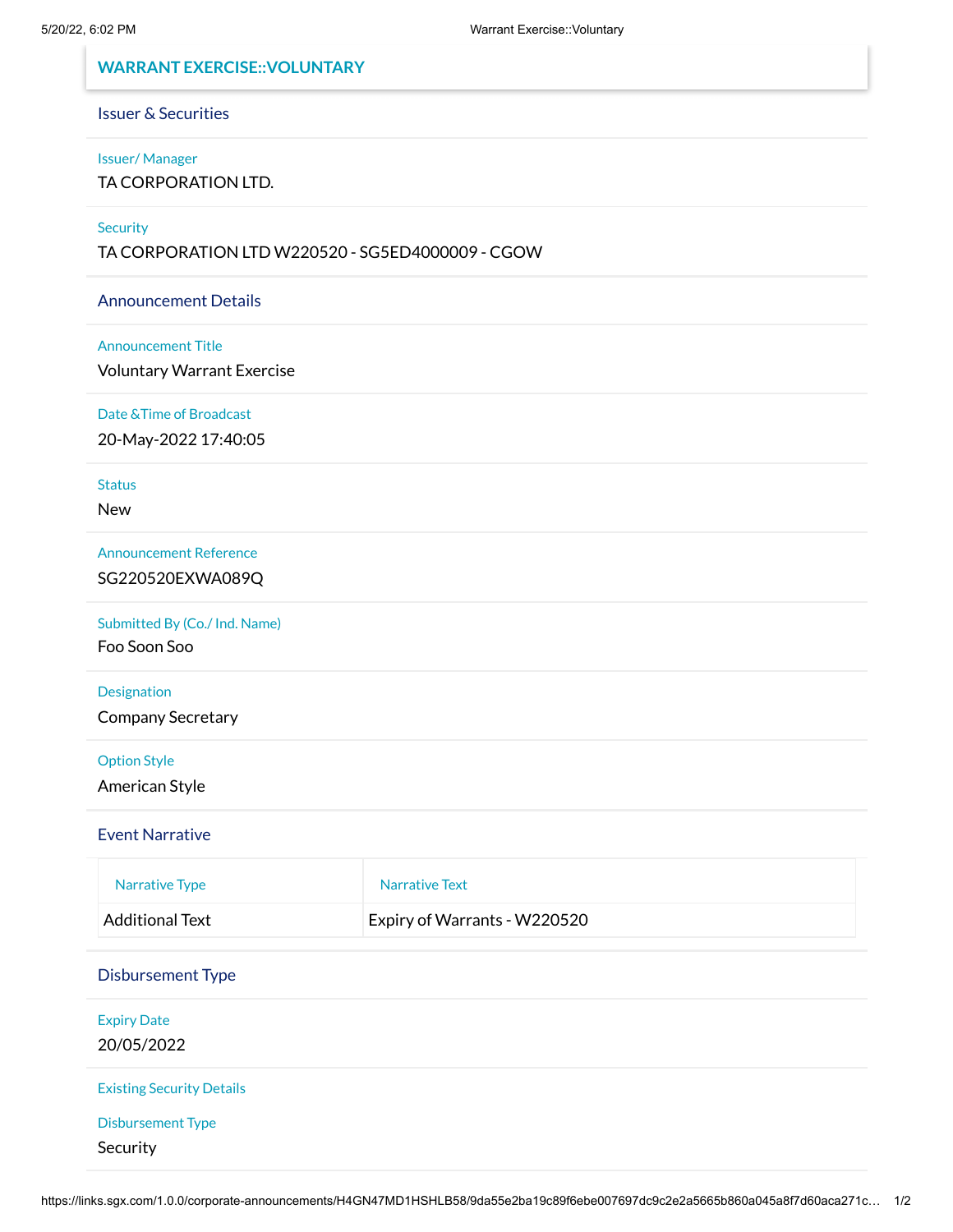New Security Details

# Security Not Found?

No

## Exercise Price

SGD 0.28

Distribution Ratio (New: Old)

1:4

## Attachments

TA Expiry of Warrants [W220520.pdf](https://links.sgx.com/1.0.0/corporate-announcements/H4GN47MD1HSHLB58/718031_TA_Expiry%20of%20Warrants%20W220520.pdf)

Total size =248K MB